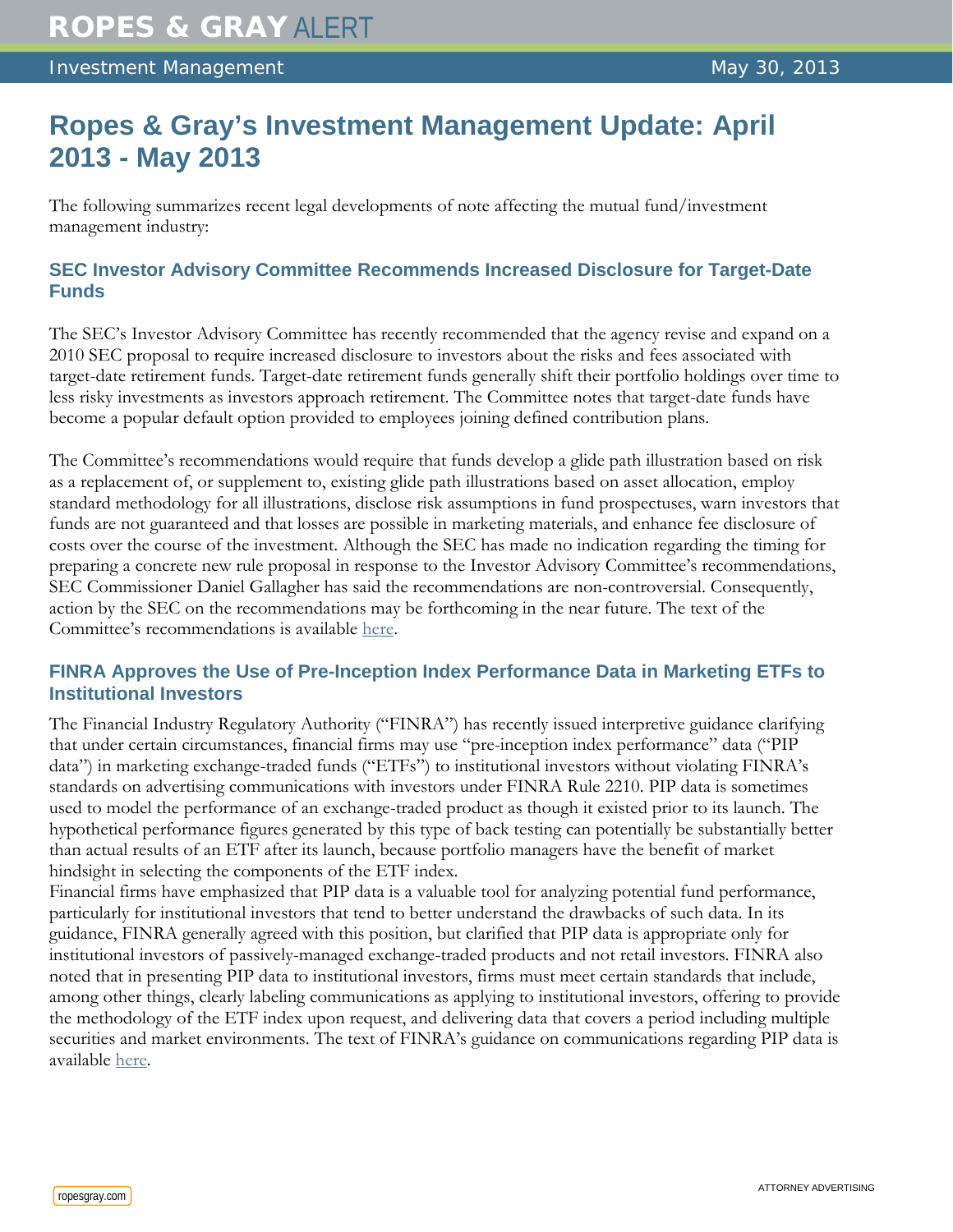## **SEC and CFTC Adopt Identity Theft Red Flags Rules**

The SEC and the CFTC jointly issued final Red Flags Rules on April 10, 2013. While the Red Flags Rules issued by the SEC and the CFTC are largely similar to the Red Flags Rules adopted by the Federal Trade Commission ("FTC") under the Fair Credit Reporting Act ("FCRA") in 2007, the Commissions acknowledged that the adopting release and the final Red Flags Rules contain certain guidance, examples, and minor language changes which may lead some SEC- and CFTC-regulated entities that previously had concluded that the FTC Red Flags Rules were not applicable to them to now determine that the SEC and CFTC Red Flags Rules are, in fact, applicable to them. All SEC- and CFTC-regulated entities that determine they fall within the rules' scope must adopt and implement a red flags rules program intended to help detect identity fraud by November 20, 2013.

SEC- and CFTC-regulated entities to which the Red Flags Rules apply are those that may be considered "financial institutions" or "creditors" under FCRA. Those financial institutions or creditors that maintain "covered accounts" need to adopt identity theft red flags programs. The SEC has stated that SEC-regulated entities likely to qualify as financial institutions or creditors and maintain covered accounts include "most registered brokers, dealers, and investment companies, and some registered investment advisers." For instance, an investment adviser may be considered a "financial institution" subject to the Red Flags Rules if it: (a) has the ability to direct transfers or payments from accounts belonging to individuals to third parties upon the instructions of such individuals, (b) has the authority, by power of attorney or otherwise, to withdraw money from an individual investor's accounts and direct payments to third parties according to such investor's instructions, or (c) has the authority, pursuant to an arrangement with the private fund or individual, to direct such individual investor's investment proceeds to third parties. Institutions, including investment advisers, that offer margin accounts or accounts that permit wire transfers or other payments to third parties also may be subject to the Red Flags Rules.

Administratively, the Red Flags Rules require that (i) any red flags identity theft protection program be approved, if not already in place, by the board of directors, an appropriate committee thereof, or senior management of an entity if there is no board; (ii) there be high-level involvement in the oversight of the red flags program; (iii) staff be trained to implement the red flags program; and (iv) there be oversight of service provider arrangements with respect to red flags programs (i.e., compliance cannot be completely delegated to service providers). An organization's red flags program also should be appropriately tailored to the organization's size and complexity, minimally designed to (i) identify relevant patterns, practices, or specific activities that indicate possible identity theft, or red flags; (ii) detect red flags; (iii) respond appropriately to any red flags detected; and (iv) update the organization's red flags program from time to time to reflect changes in risks from identity theft. The full text of the Red Flags Rules is available [here.](http://www.sec.gov/rules/final/2013/34-69359.pdf)

## **SEC Allows Funds to Exclude Shareholder Proposals from Proxy Statements**

On May 10, 2013, the staff of the SEC issued two no-action letters granting relief under Section 14 of the Securities Exchange Act of 1934 and Rule 14a-8 thereunder to the College Retirement Equities Fund (the "Fund"), an open-end registered investment company, to allow the Fund to omit two shareholder proposals from its proxy materials for its 2013 shareholder meeting. One proposal requested that the Fund's Board of Trustees "end investments in companies that, in the trustees' judgment, substantially contribute to or enable egregious violations of human rights, including companies whose business supports Israel's occupation." Based upon the facts recited in the Fund's letter to the SEC, the staff granted no-action relief under Rule 14a-8(i)(10), which permits a company to omit from its proxy statement shareholder proposals that the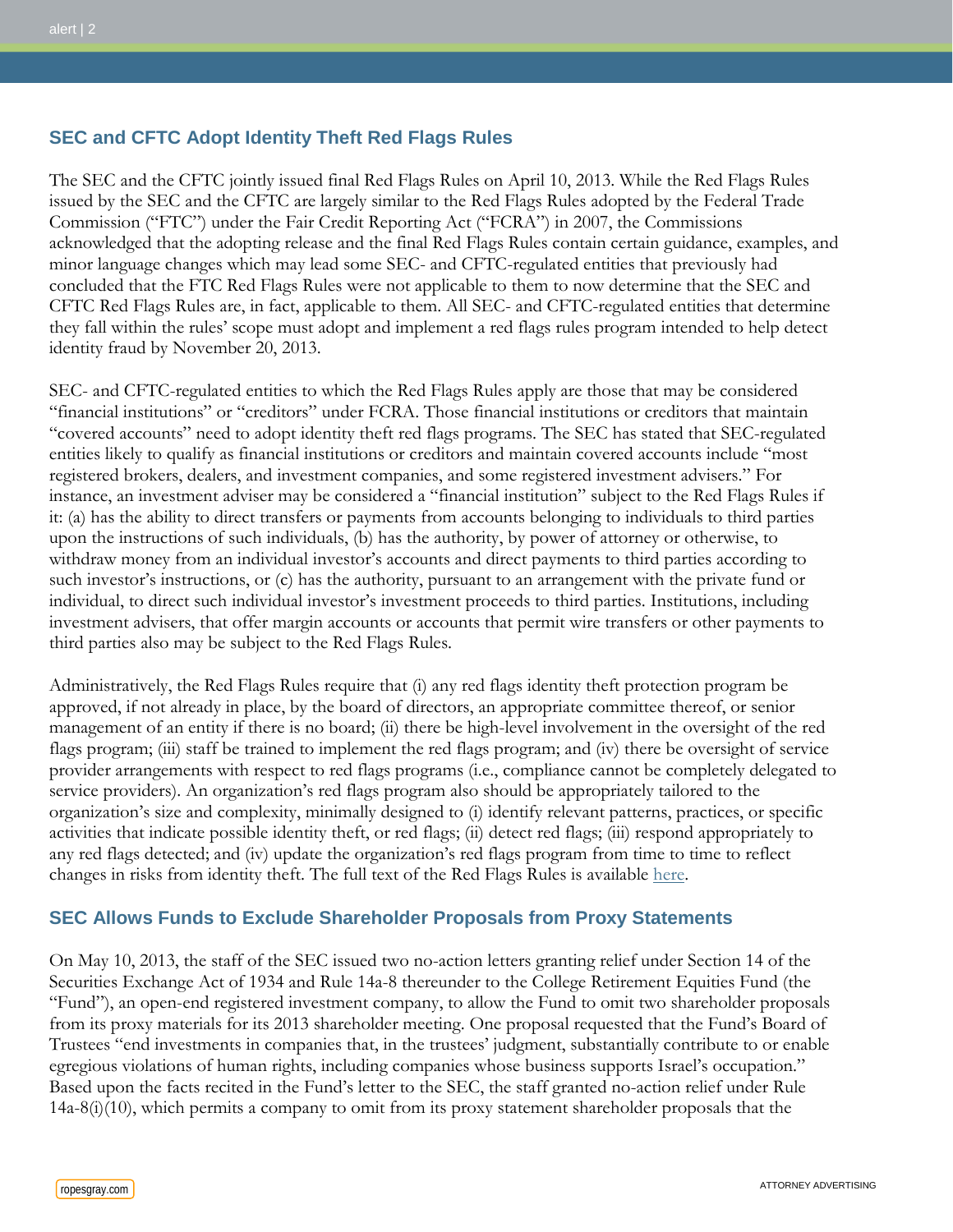company has already substantially implemented. In particular, the Fund had already adopted policies and procedures to address human rights violations, which provided for divesture of portfolio holdings under certain circumstances. The other shareholder proposal requested that the Fund "exclude health insurance companies from the portfolio fund of CREF-Social Choice, in accordance with reasonable expectations for social responsible investing." Given the facts cited by the Fund in its letter to the SEC, the staff granted noaction relief pursuant to Rule  $14a-8(i)(7)$  as dealing with matters relating to the Fund's ordinary business operations (*i.e.*, "the selection and ongoing assessment of portfolio investments"). While the letters do not provide much discussion of the staff's reasoning for its determinations, the fact that the staff was willing to intercede in favor of the Fund's position is noteworthy in that it breaks from a trend over recent years during which the staff appeared to be taking a relatively non-interventionist posture with regard to disputed shareholder proposals.

## **United Kingdom's Treasury Proposes Amendments to the Draft Regulations for the Implementation of the Alternative Investment Fund Managers Directive**

Following the circulation of guidance in the form of questions and answers on the implementation of the Alternative Investment Fund Manager's Directive ("AIFMD") in the United Kingdom, Her Majesty's Treasury confirmed through amendments to the draft Financial Services and Markets (AIFMD) Regulations 2013 that the transitional provisions which apply to UK managers ("AIFMs") will also apply to non-UK AIFMs who market alternative investment funds ("AIFs"). The amendments have the effect that any AIFM who immediately before July 22, 2013 manages an AIF or, in the case of a non-European AIFM, markets an AIF in an EEA State will not be required to comply with the AIFMD until, in the case of a European AIFM, the UK Financial Conduct Authority (FCA) authorizes the AIFM or, in the case of a non-European AIFM, it notifies the FCA. In either case, the authorization or notification will need to take place before July 22, 2014. Therefore, a US adviser marketing a private fund or other non-UCITS vehicle (such as a US registered investment company) in the UK prior to July 22, 2013 will have to comply with the UK financial promotion regime and limit its marketing to investment professionals or other eligible investors. However, it will not have to comply with the AIFMD disclosure or notification requirements until the applicable authorization or notification as described above.

#### **Regulatory Priorities Corner**

The following brief updates exemplify trends and areas of current focus of relevant regulatory authorities:

## **SEC Names Co-Directors to Lead SEC Enforcement**

On April 22, 2013, the SEC announced that George Canellos and Andrew Ceresney would serve as codirectors of the SEC's Division of Enforcement, representing the first time two individuals have led the division.

## **More Funding for Investment Adviser Examinations Requested**

In her testimony before the U.S. House of Representatives Committee on Financial Services on May 16<sup>th</sup>, SEC Chairman Mary Jo White said that the SEC's main priorities include an increase in the number of investment adviser examinations it handles every year. The SEC is seeking a budget increase of 27 percent in part to hire additional investment-adviser examiners. The text of Ms. White's testimony is available [here.](http://www.sec.gov/news/testimony/2013/ts051613mjw.htm)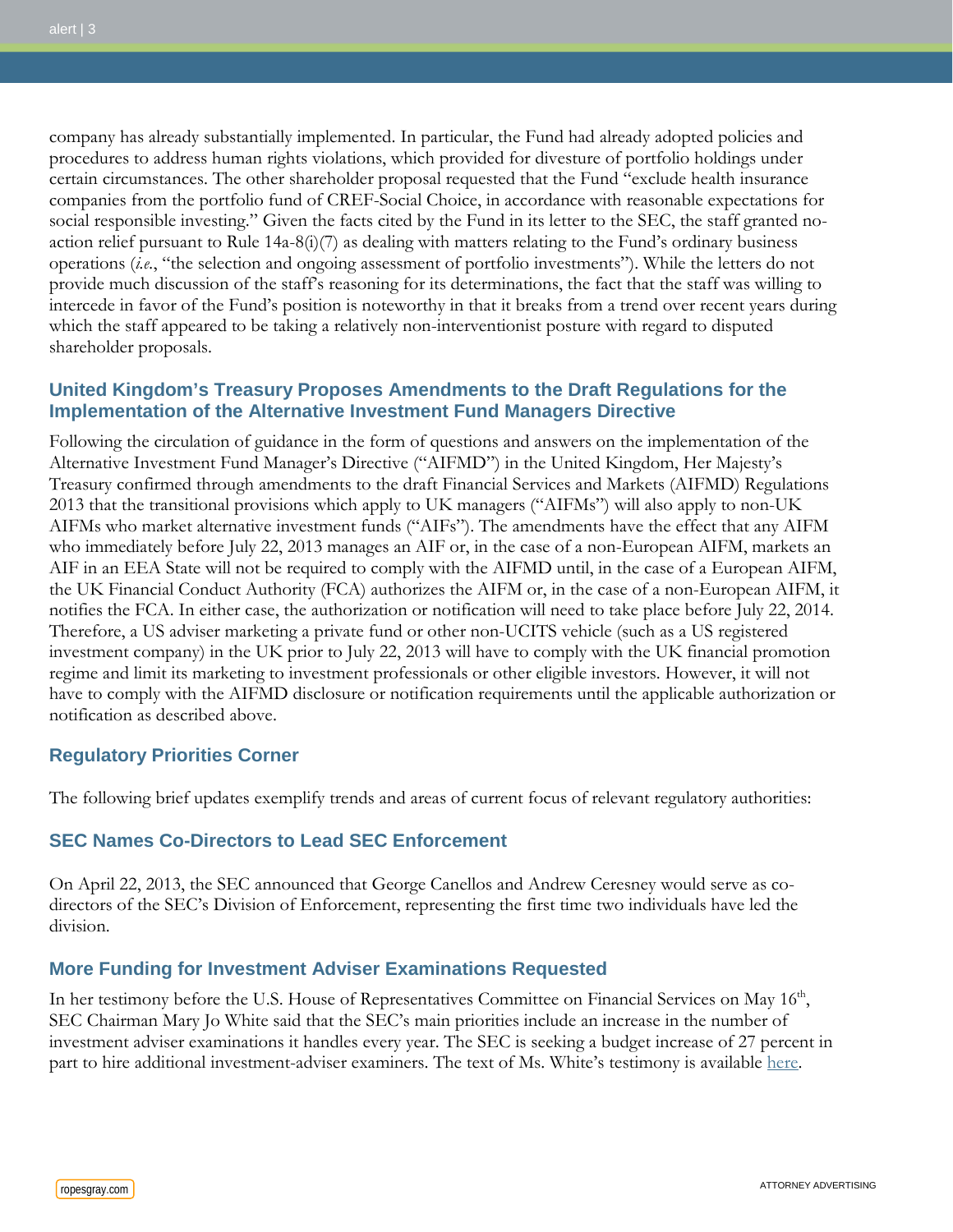# **SEC Names Ropes & Gray Partner Keith Higgins as new Director of Division of Corporation Finance**

On May 15, 2013, the SEC announced that Keith F. Higgins will be the new director of the agency's Division of Corporation Finance. Mr. Higgins comes to the SEC from the law firm of Ropes & Gray LLP where he is a partner in its Boston office with 30 years of experience advising public companies about securities offerings, mergers and acquisitions, compliance, and corporate governance.

## **Other Developments**

Since the last issue of our IM Update we have also published the following separate Client Alerts of interest to the investment management industry:

### **SEC Issues IM Guidance Update on Compliance with Exemptive Orders**

May 21, 2013

On May 6, 2013, the SEC's Division of Investment Management issued a guidance update for registered funds and investment advisers that rely on exemptive orders emphasizing the importance of ensuring "compliance with the representations and conditions of such orders."

## **SEC Settles with Service Providers and Trustees of two Mutual Fund Trusts for Inaccurate Disclosures Regarding Section 15(c) Advisory Contract Approval Process**

May 6, 2013

On May 2, 2013, the SEC filed an order instituting settled administrative proceedings against the trustees and certain service providers of two "turnkey" open-end series investment companies, Northern Lights Fund Trust and Northern Lights Variable Trust, relating to advisory contract approval process under Section 15(c) of the Investment Company Act and the approval by the Trustees of certain sub-advisers' compliance programs.

#### **New Disclosure Requirements for Massachusetts Pension Investments**

April 26, 2013

The Commonwealth of Massachusetts has started implementing pension reform legislation enacted in 2011 that imposes demanding contracting and disclosure requirements on state and local pension fund boards. The new pension fund rules – particularly those requiring disclosure of service provider compensation – are sweeping in their scope and may present compliance challenges to investment managers and other investment service providers.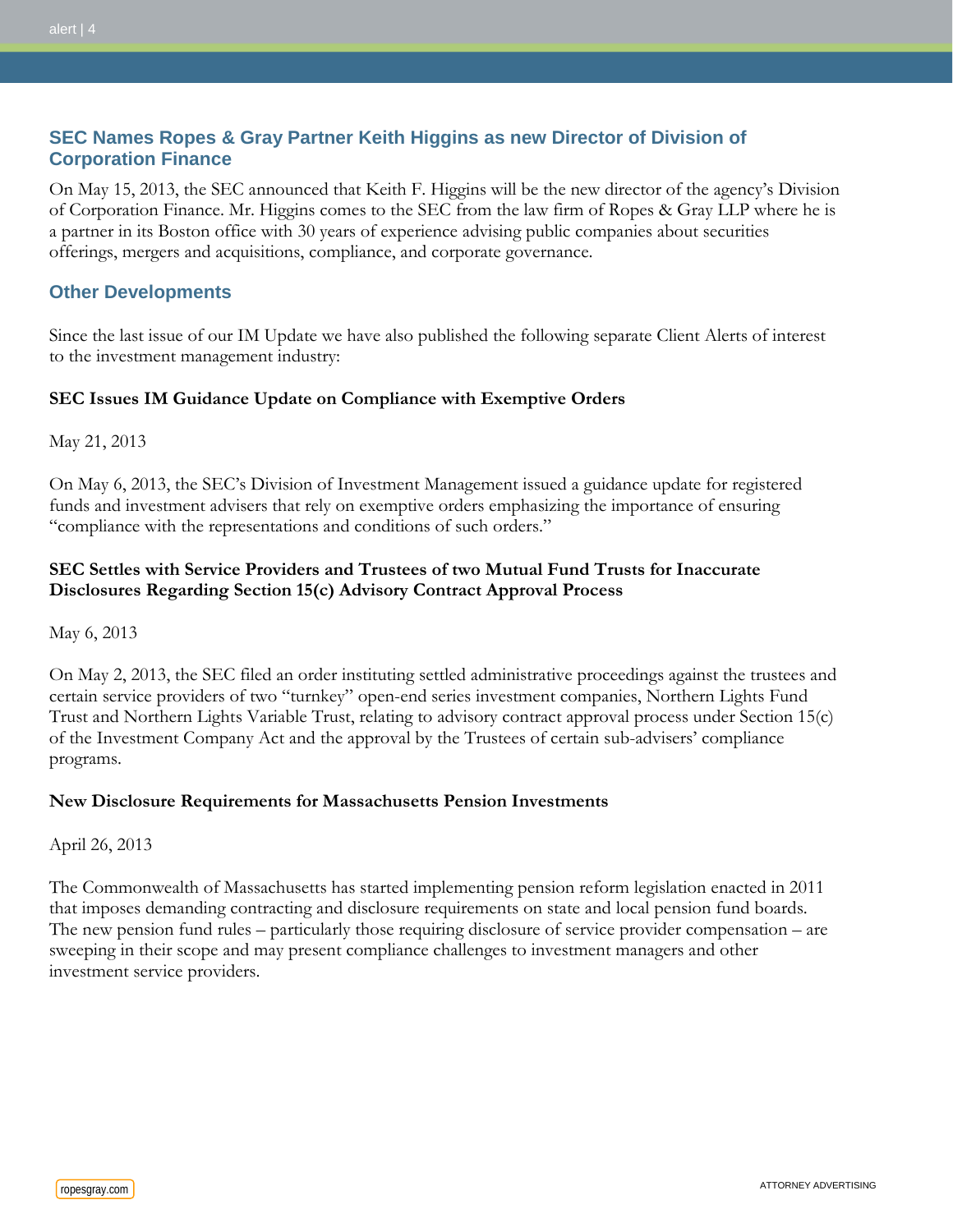## **Exemptive Relief filed for New "Exchange-Traded Managed Fund"**

April 12, 2013

On March 27, 2013, Eaton Vance applied to the SEC for exemptive relief for a new type of exchange-traded fund, which it calls an exchange-traded managed fund.

#### **2013 Mutual Funds and Investment Management Confere**

April 9, 2013

Ropes & Gray's memorandum summarizing the general and workshop sessions at the 2013 Mutual Funds and Investment Management Conference sponsored by the Investment Company Institute and the Federal Bar Association.

#### **SEC Staffer Highlights Private Fund and Private Equity Broker-Dealer Issues**

April 9, 2013

On April 5, 2013, David Blass, Chief Counsel of the SEC's Division of Trading and Markets (which regulates broker-dealers), gave an important speech highlighting two "significant areas of concern" about brokerdealer registration which private fund sponsors should consider: the sales of interests in private funds and the payment of investment banking fees to private equity fund sponsors.

#### **SEC Provides Guidance on the Use of Social Media to Disseminate Investor Information**

April 5, 2013

On April 2, 2013, the SEC issued a report clarifying existing guidance to confirm that public companies may use social media outlets, such as Facebook and Twitter, to announce key information in compliance with Regulation FD of the Securities Exchange Act of 1934, so long as investors have been alerted in advance about which social media outlets will be used to disseminate such information.

If you would like to learn more about the developments discussed in this Update, please contact the Ropes & Gray attorney with whom you regularly work or any member of the Ropes & Gray [Investment Management](http://108.166.51.82/sitecore/shell/Controls/Rich%20Text%20Editor/~/link.aspx?_id=F504C23E36DC43FA965647EE18F5AE8E&_z=z) group listed below.

**[Mark I. Bane](http://www.ropesgray.com/markbane/)** New York, NY +1 212 841 8808 [mark.bane@ropesgray.com](mailto:mark.bane@ropesgray.com)

**[Bryan Chegwidden](http://www.ropesgray.com/bryanchegwidden/)** New York, NY +1 212 497 3636 [bryan.chegwidden@ropesgray.com](mailto:bryan.chegwidden@ropesgray.com)

#### **United States**

**[Jason E. Brown](http://www.ropesgray.com/jebrown/)** Boston, MA +1 617 951 7942 [jebrown@ropesgray.com](mailto:jebrown@ropesgray.com)

**[Sarah Davidoff](http://www.ropesgray.com/sarahdavidoff/)** New York, NY +1 212 596 9017 [sarah.davidoff@ropesgray.com](mailto:sarah.davidoff@ropesgray.com) **[Rajib Chanda](http://www.ropesgray.com/rajibchanda/)**

Washington, DC +1 202 508 4671 [rajib.chanda@ropesgray.com](mailto:rajib.chanda@ropesgray.com)

**[Gregory C. Davis](http://www.ropesgray.com/gregorydavis/)** San Francisco, CA +1 415 315 6327 [gregory.davis@ropesgray.com](mailto:gregory.davis@ropesgray.com)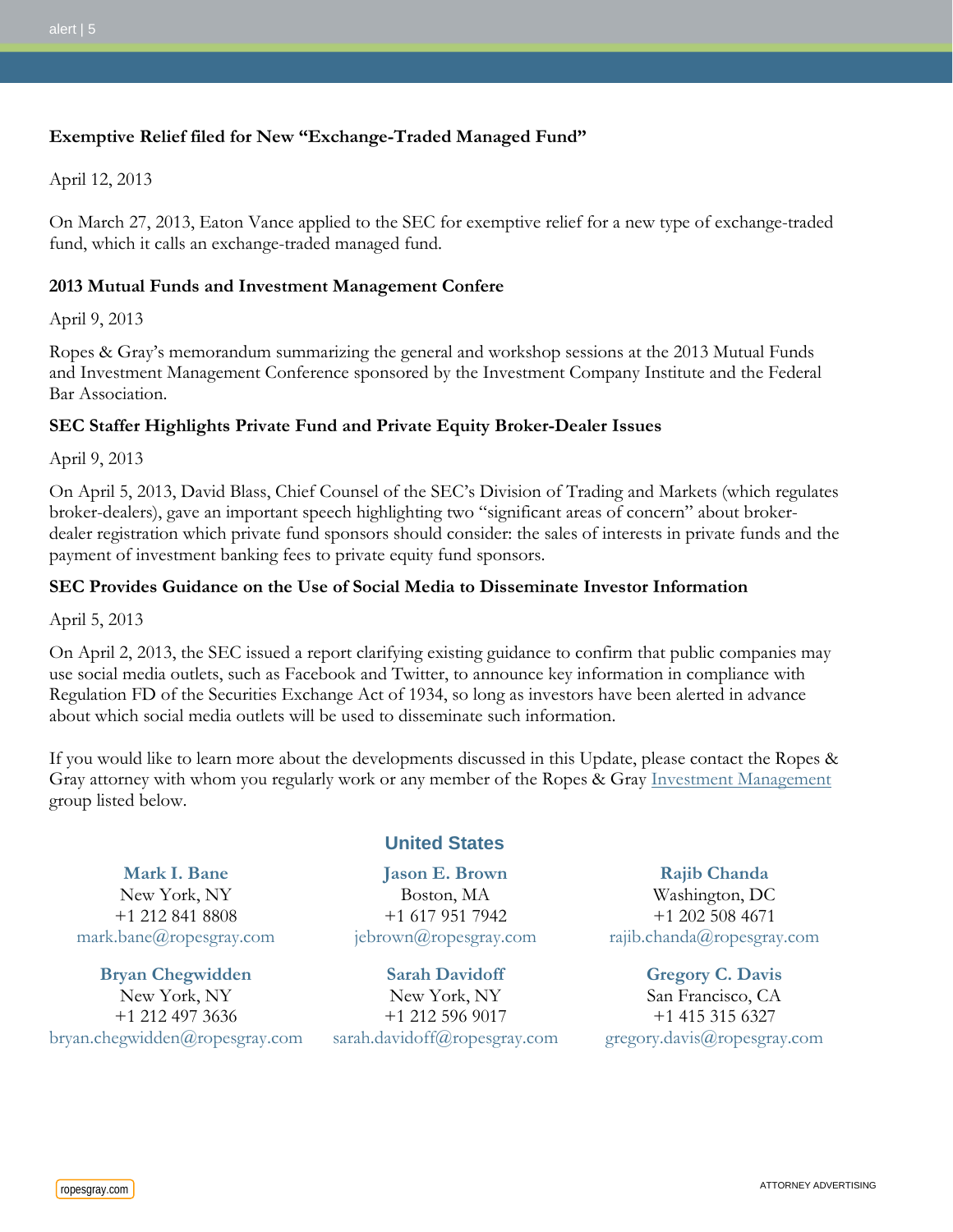**[Timothy W. Diggins](http://www.ropesgray.com/timothydiggins/)** Boston, MA +1 617 951 7389 [timothy.diggins@ropesgray.com](mailto:timothy.diggins@ropesgray.com)

**[John C. Ertman](http://www.ropesgray.com/johnertman/)** New York, NY +1 212 841 0669 [john.ertman@ropesgray.com](mailto:john.ertman@ropesgray.com)

**[John W. Gerstmayr](http://www.ropesgray.com/johngerstmayr/)** Boston, MA +1 617 951 7393 [john.gerstmayr@ropesgray.com](mailto:john.gerstmayr@ropesgray.com)

**[Susan A. Johnston](http://www.ropesgray.com/susanjohnston/)** Boston, MA +1 617 951 7301 [susan.johnston@ropesgray.com](mailto:susan.johnston@ropesgray.com)

**[John M. Loder](http://www.ropesgray.com/johnloder/)** Boston, MA +1 617 951 7405 [john.loder@ropesgray.com](mailto:john.loder@ropesgray.com)

**[Brian D. McCabe](http://www.ropesgray.com/brianmccabe/)** Boston, MA +1 617 951 7801 [brian.mccabe@ropesgray.com](mailto:brian.mccabe@ropesgray.com)

**[Mark V. Nuccio](http://www.ropesgray.com/marknuccio/)** Boston, MA +1 617 951 7368 [mark.nuccio@ropesgray.com](mailto:mark.nuccio@ropesgray.com)

**[George B. Raine](http://www.ropesgray.com/georgeraine/)** Boston, MA +1 617 951 7556 [george.raine@ropesgray.com](mailto:george.raine@ropesgray.com)

**[Robert A. Skinner](http://www.ropesgray.com/robertskinner/)** Boston, MA +1 617 951 7560 [robert.skinner@ropesgray.com](mailto:robert.skinner@ropesgray.com)

**[Michael G. Doherty](http://www.ropesgray.com/michaeldoherty/)** New York, NY +1 212 497 3612 [michael.doherty@ropesgray.com](mailto:michael.doherty@ropesgray.com)

**[Laurel FitzPatrick](http://www.ropesgray.com/laurelfitzpatrick/)** New York, NY +1 212 497 3610 [laurel.fitzpatrick@ropesgray.com](mailto:laurel.fitzpatrick@ropesgray.com)

**[Thomas R. Hiller](http://www.ropesgray.com/thomashiller/)** Boston, MA +1 617 951 7439 [thomas.hiller@ropesgray.com](mailto:thomas.hiller@ropesgray.com)

**[Jeffrey R. Katz](http://www.ropesgray.com/jeffreykatz/)** Boston, MA +1 617 951 7072 [jeffrey.katz@ropesgray.com](mailto:jeffrey.katz@ropesgray.com)

**[Richard D. Marshall](http://www.ropesgray.com/richardmarshall/)** New York, NY +1 212 596 9006 [richard.marshall@ropesgray.com](mailto:richard.marshall@ropesgray.com)

**[Stephen C. Moeller-Sally](http://www.ropesgray.com/stephenmoeller-sally/)** Boston, MA +1 617 951 7012 [ssally@ropesgray.com](mailto:ssally@ropesgray.com)

**[Jessica Taylor O'Mary](http://www.ropesgray.com/jessicaomary/)** New York, NY +1 212 596 9032 [jessica.omary@ropesgray.com](mailto:jessica.omary@ropesgray.com)

**[Elizabeth J. Reza](http://www.ropesgray.com/elizabethreza/)** Boston, MA +1 617 951 7919 [elizabeth.reza@ropesgray.com](mailto:elizabeth.reza@ropesgray.com)

**[Jeremy C. Smith](http://www.ropesgray.com/jeremysmith/)** New York, NY +1 212 596 9858 [jeremy.smith@ropesgray.com](mailto:jeremy.smith@ropesgray.com)

**[John D. Donovan](http://www.ropesgray.com/johndonovan/)** Boston, MA +1 617 951 7566 [john.donovan@ropesgray.com](mailto:john.donovan@ropesgray.com)

**[Leigh R. Fraser](http://www.ropesgray.com/leighfraser/)** Boston, MA +1 617 951 7485 [leigh.fraser@ropesgray.com](mailto:leigh.fraser@ropesgray.com)

**[William D. Jewett](http://www.ropesgray.com/williamjewett/)** Boston, MA +1 617 951 7070 [william.jewett@ropesgray.com](mailto:william.jewett@ropesgray.com)

**[Christopher A. Klem](http://www.ropesgray.com/christopherklem/)** Boston, MA +1 617 951 7410 [christopher.klem@ropesgray.com](mailto:christopher.klem@ropesgray.com)

**[R. Hardin Matthews](http://www.ropesgray.com/hardinmatthews/)** Boston, MA +1 617 951 7259 [hardin.matthews@ropesgray.com](mailto:hardin.matthews@ropesgray.com)

**[Deborah A. Monson](http://www.ropesgray.com/deborahmonson/)** Chicago, IL +1 312 845 1225 [deborah.monson@ropesgray.com](mailto:deborah.monson@ropesgray.com)

**[Dwight W. Quayle](http://www.ropesgray.com/dwightquayle/)** Boston, MA +1 617 951 7406 [dwight.quayle@ropesgray.com](mailto:dwight.quayle@ropesgray.com)

**[Gregory D. Sheehan](http://www.ropesgray.com/gregorysheehan/)** Boston, MA +1 617 951 7621 [gregory.sheehan@ropesgray.com](mailto:gregory.sheehan@ropesgray.com)

**[Amy B. Snyder](http://www.ropesgray.com/amysnyder/)** Boston, MA +1 617 951 7073 [amy.snyder@ropesgray.com](mailto:amy.snyder@ropesgray.com)